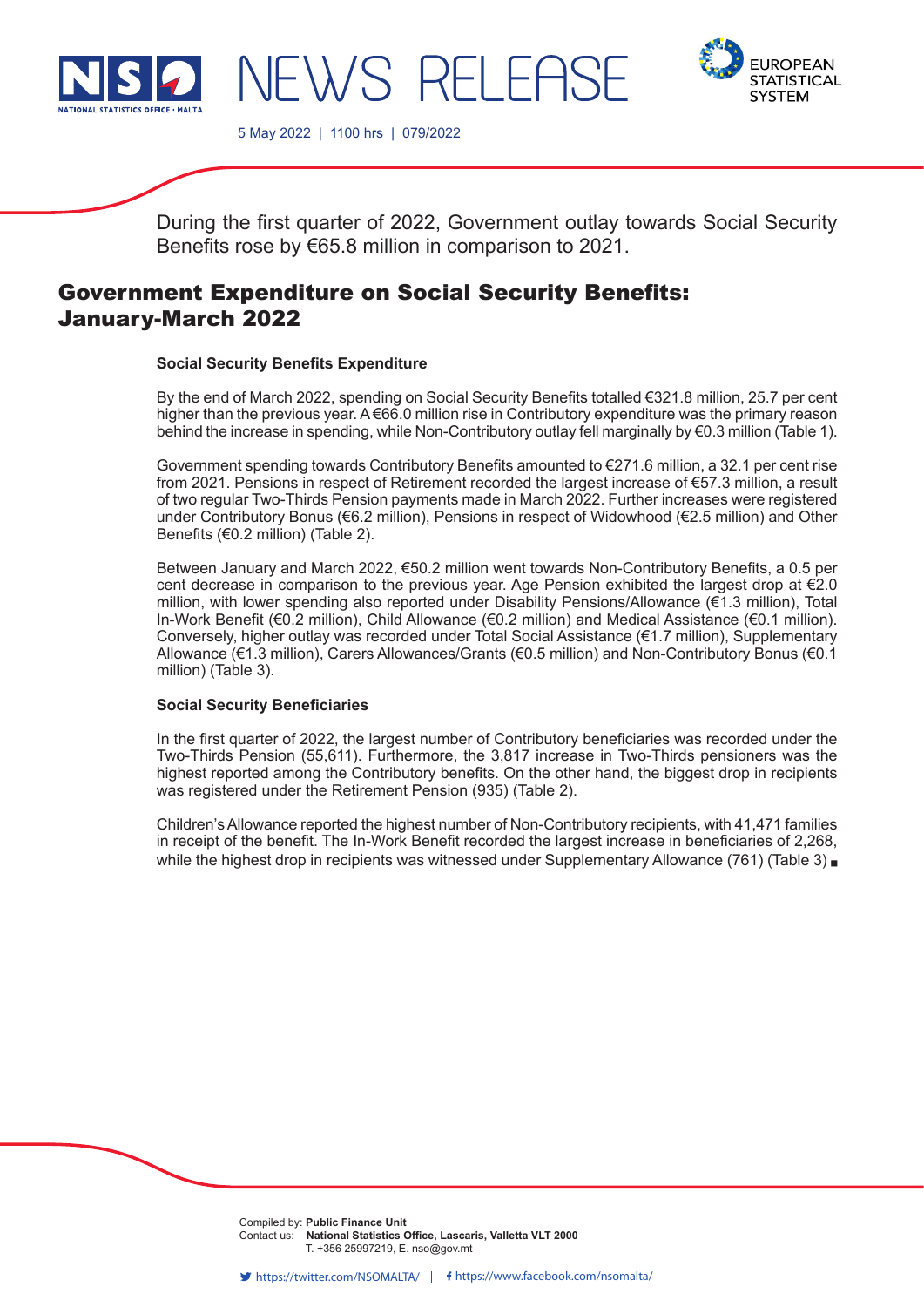|  |  |  |  |  |  | Table 1. Social Security Benefits Expenditure by period and description |  |
|--|--|--|--|--|--|-------------------------------------------------------------------------|--|
|--|--|--|--|--|--|-------------------------------------------------------------------------|--|

|                                       | Jan-Mar | Jan-Mar        | Jan-Mar | Jan-Mar 2022 / Jan-Mar 2021 |          |  |
|---------------------------------------|---------|----------------|---------|-----------------------------|----------|--|
| <b>Description</b>                    | 2020    | 2021           | 2022    | Change                      | % change |  |
|                                       |         | $\epsilon$ 000 |         |                             |          |  |
| Contributory Benefits                 | 194.252 | 205,520        | 271.558 | 66,038                      | 32.1     |  |
| Non-Contributory Benefits             | 48.728  | 50.446         | 50.194  | $-253$                      | $-0.5$   |  |
| <b>Total Social Security Benefits</b> | 242,980 | 255,966        | 321,751 | 65,785                      | 25.7     |  |





**Chart 2. Social Security Benefits Expenditure by ESSPROS functions for January-March 2022**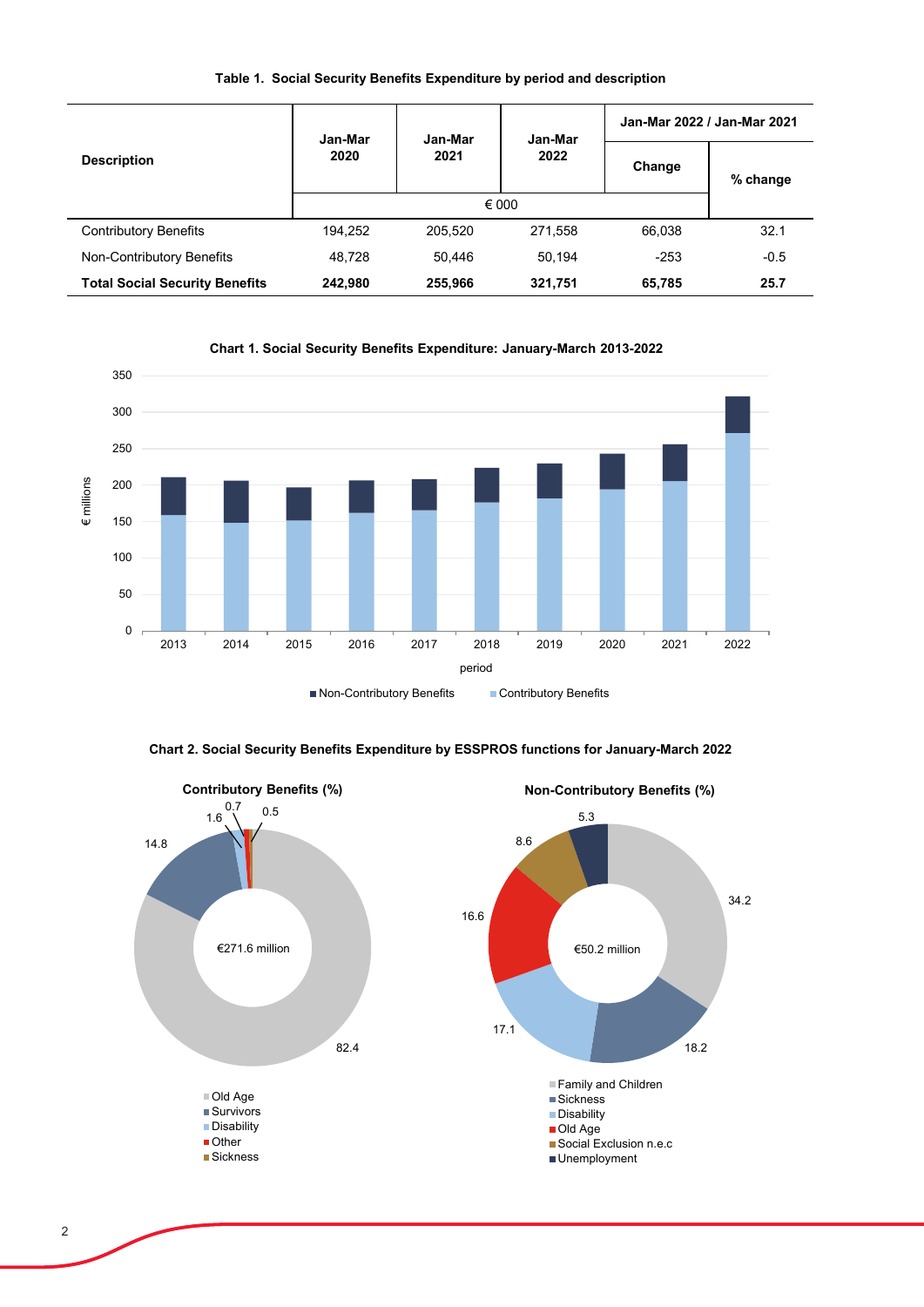|                                                               | Jan-Mar 2020         |         | Jan-Mar 2021         |         | Jan-Mar 2022         |         |
|---------------------------------------------------------------|----------------------|---------|----------------------|---------|----------------------|---------|
| <b>Description</b>                                            | <b>Beneficiaries</b> | € 000   | <b>Beneficiaries</b> | € 000   | <b>Beneficiaries</b> | € 000   |
| <b>Contributory Benefits</b>                                  |                      | 194,252 |                      | 205,520 |                      | 271,558 |
| Pensions in respect of Retirement                             |                      | 135,613 |                      | 144,916 |                      | 202,245 |
| <b>Retirement Pension</b>                                     | 5,083                | 6,920   | 5,543                | 8,601   | 4,608                | 7,641   |
| National Minimum Pension                                      | 6,399                | 9,749   | 7,061                | 10,520  | 7,791                | 13,264  |
| Increased Retirement Pension                                  | 598                  | 1,365   | 1,060                | 2,275   | 537                  | 1,652   |
| <b>Two-Thirds Pension</b>                                     | 50,221               | 112,824 | 51,794               | 117,190 | 55,611               | 173,092 |
| Increased National Minimum Pension                            | 1,959                | 4,664   | 2,631                | 6,218   | 2,555                | 6,458   |
| Decreased National Minimum Pension                            | 54                   | 92      | 69                   | 111     | 68                   | 137     |
| Pensions in respect of Invalidity                             |                      | 4,737   |                      | 4,507   | $\blacksquare$       | 4,473   |
| <b>Invalidity Pension</b>                                     | 126                  | 127     | 108                  | 129     | 96                   | 128     |
| Increased Invalidity Pension                                  | 56                   | 96      | 45                   | 78      | 37                   | 71      |
| National Minimum Invalidity Pension                           | 2,941                | 4,514   | 2,700                | 4,300   | 2,552                | 4,275   |
| Decreased National Minimum Invalidity<br>Pension <sup>1</sup> | 2                    | C       | 2                    | c       | 2                    | c       |
| Pensions in respect of Widowhood                              |                      | 34,252  |                      | 34,925  | ٠                    | 37,445  |
| <b>Widows' Pension</b>                                        | 194                  | 316     | 147                  | 229     | 144                  | 313     |
| <b>Early Survivors' Pension</b>                               | 1,859                | 3,864   | 1,767                | 3,624   | 1,474                | 2,989   |
| Survivors' Pension                                            | 8,773                | 19,177  | 9,657                | 20,929  | 11,071               | 24,948  |
| National Minimum Widows' Pension                              | 5,608                | 10,894  | 5,278                | 10,142  | 4,785                | 9,196   |
| Benefits in respect of Industrial Injuries<br>and Gratuities  |                      | 425     |                      | 326     |                      | 360     |
| Injury Benefit                                                | 543                  | 347     | 402                  | 252     | 395                  | 282     |
| <b>Injury Pension</b>                                         | 222                  | 70      | 211                  | 66      | 198                  | 63      |
| <b>Injury Gratuity</b>                                        | 3                    | 7       | 4                    | 8       | 3                    | 15      |
| <b>Other Benefits</b>                                         |                      | 2,744   |                      | 2,812   |                      | 3,000   |
| <b>Unemployment Benefit</b>                                   | 703                  | 224     | 1,027                | 418     | 425                  | 264     |
| Special Unemployment Benefit                                  | 75                   | 51      | 91                   | 62      | 50                   | 32      |
| <b>Maternity Benefit</b>                                      | 861                  | 746     | 794                  | 694     | 860                  | 852     |
| <b>Sickness Benefit</b>                                       | 7,762                | 1,583   | 6,474                | 1,533   | 8,735                | 1,668   |
| Orphans' Allowance                                            | 10                   | 14      | 8                    | 13      | 9                    | 12      |
| Marriage Grant                                                | 442                  | 126     | 346                  | 93      | 663                  | 171     |
| COVID-19 Benefits <sup>2</sup>                                |                      |         |                      | 236     |                      | c       |
| <b>Additional Unemployment Benefit</b>                        |                      |         |                      |         |                      |         |
| <b>Disability Benefit</b>                                     |                      |         |                      |         |                      |         |
| <b>Medical Benefit</b>                                        |                      |         |                      |         |                      |         |
| Parent Benefit <sup>3</sup>                                   |                      |         | 596                  | 236     | 1                    | с       |
| <b>Bonus</b>                                                  |                      | 16,482  |                      | 17,799  |                      | 24,035  |

### **Table 2. Social Security Contributory Benefits by period and description**

<sup>c</sup>Confidential

<sup>1</sup>For confidentiality reasons, outlay for Decreased National Minimum Invalidity Pension has been included under National Minimum Invalidity Pension.

<sup>2</sup>Introduced to aid individuals working in the private sector who, as a result of the COVID-19 pandemic, became unemployed or unable to go to work due to medical or family reasons.

 $^3$ For confidentiality reasons, 2022 outlay for Parent Benefit has been included under Other Benefits aggregate.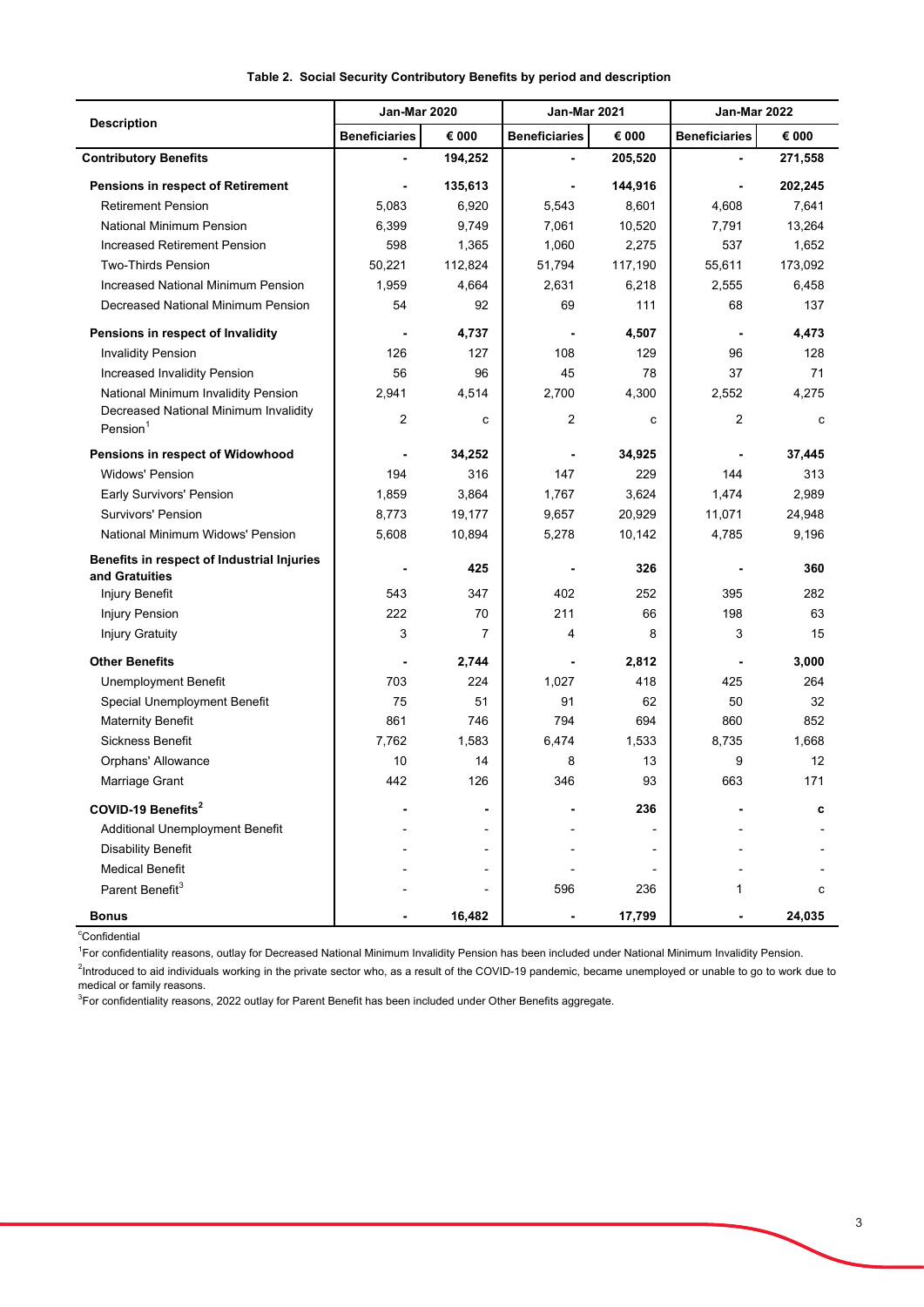|                                              | <b>Jan-Mar 2020</b>  |        | <b>Jan-Mar 2021</b>  |        | Jan-Mar 2022         |        |
|----------------------------------------------|----------------------|--------|----------------------|--------|----------------------|--------|
| <b>Description</b>                           | <b>Beneficiaries</b> | € 000  | <b>Beneficiaries</b> | € 000  | <b>Beneficiaries</b> | € 000  |
| <b>Non-Contributory Benefits</b>             |                      | 48,728 |                      | 50,446 |                      | 50,194 |
| <b>Child Allowance</b>                       |                      | 9,775  | $\blacksquare$       | 10,975 | $\blacksquare$       | 10,807 |
| <b>Children's Allowance</b>                  | 40,329               | 9,275  | 41,326               | 9,298  | 41,471               | 9,140  |
| <b>Foster Child Allowance</b>                | 175                  | 396    | 177                  | 481    | 185                  | 503    |
| <b>Child Benefit Bonus</b>                   | 345                  | 104    | 765                  | 330    | 657                  | 276    |
| Children's Allowance Supplement <sup>1</sup> |                      |        | 41,301               | 866    | 41,308               | 888    |
| <b>Age Pension</b>                           | 4,678                | 7,041  | 4,535                | 7,150  | 4,143                | 5,103  |
| <b>Disability Pensions/Allowance</b>         |                      | 8,634  |                      | 9,482  | $\blacksquare$       | 8,231  |
| Disability Child Allowance                   | 1,618                | 589    | 1,644                | 585    | 1,795                | 768    |
| <b>Disability Assistance</b>                 | 164                  | 197    | 212                  | 297    | 290                  | 292    |
| Severe Disability Assistance                 | 3,173                | 5,449  | 3,367                | 6,045  | 3,684                | 4,949  |
| Increased Severe Disability Assistance       | 700                  | 1,726  | 795                  | 2,000  | 882                  | 1,670  |
| Assistance Visually Impaired                 | 395                  | 673    | 402                  | 554    | 414                  | 552    |
| <b>Total Social Assistance</b>               |                      | 10,828 | ä,                   | 10,485 | $\blacksquare$       | 12,200 |
| Drug Addicts Allowance                       | 26                   | 13     | 37                   | 13     | 32                   | 12     |
| Social Assistance                            | 4,162                | 5,021  | 4,034                | 5,028  | 3,808                | 6,053  |
| Social Assistance for Single Parents         | 2,319                | 2.740  | 2,355                | 2,679  | 2,218                | 3,516  |
| Unemployment Assistance                      | 706                  | 842    | 759                  | 844    | 400                  | 457    |
| Social Assistance Board <sup>2</sup>         | $\mathbf{1}$         | C      | 1                    | c      | 2                    | C      |
| Unemployment Assistance Taper                | 1,686                | 1,121  | 1,178                | 758    | 1,058                | 1,092  |
| Subsidiary Unemployment Assistance           | 927                  | 1,091  | 1,028                | 1,164  | 907                  | 1,071  |
| <b>Medical Assistance</b>                    |                      | 4,352  | $\blacksquare$       | 4,285  | $\blacksquare$       | 4,137  |
| Sickness Assistance                          | 11,354               | 4,332  | 11,187               | 4,264  | 10,840               | 4,119  |
| Leprosy Assistance                           | 21                   | 12     | 18                   | 11     | 16                   | 10     |
| <b>Milk Grant</b>                            | 20                   | 8      | 34                   | 10     | 26                   | 8      |
| <b>Carers Allowances/Grants</b>              |                      | 2,761  |                      | 2,508  |                      | 2,973  |
| <b>Increased Carers' Allowance</b>           | 1,071                | 2,463  | 1,205                | 2,127  | 1,282                | 2,232  |
| Carers' Allowance                            | 247                  | 298    | 316                  | 380    | 346                  | 526    |
| Carer's Grant <sup>3</sup>                   |                      |        |                      |        | 408                  | 215    |
| <b>Supplementary Allowance</b>               | 22,555               | 2,292  | 21,940               | 2,986  | 21,179               | 4,296  |
| <b>Total In-Work Benefit</b>                 |                      | 1,346  |                      | 1,216  |                      | 1,024  |
| In-Work Benefit                              | 3,927                | 1,346  | 4,208                | 975    | 6,476                | 946    |
| In-Work Supplement                           |                      |        | 995                  | 241    | 309                  | 79     |
| <b>Bonus</b>                                 |                      | 1,699  |                      | 1,360  |                      | 1,423  |

#### **Table 3. Social Security Non-Contributory Benefits by period and description**

<sup>c</sup>Confidential

 $\overline{a}$ 

L

1 Supplementary payment to Children's Allowance recipients, first payments made in January 2021.

2 For confidentiality reasons, outlay for Social Assistance Board has been included under Unemployment Assistance.

<sup>3</sup>Introduced in 2021 but originally reported outside the Social Security Benefits vote.